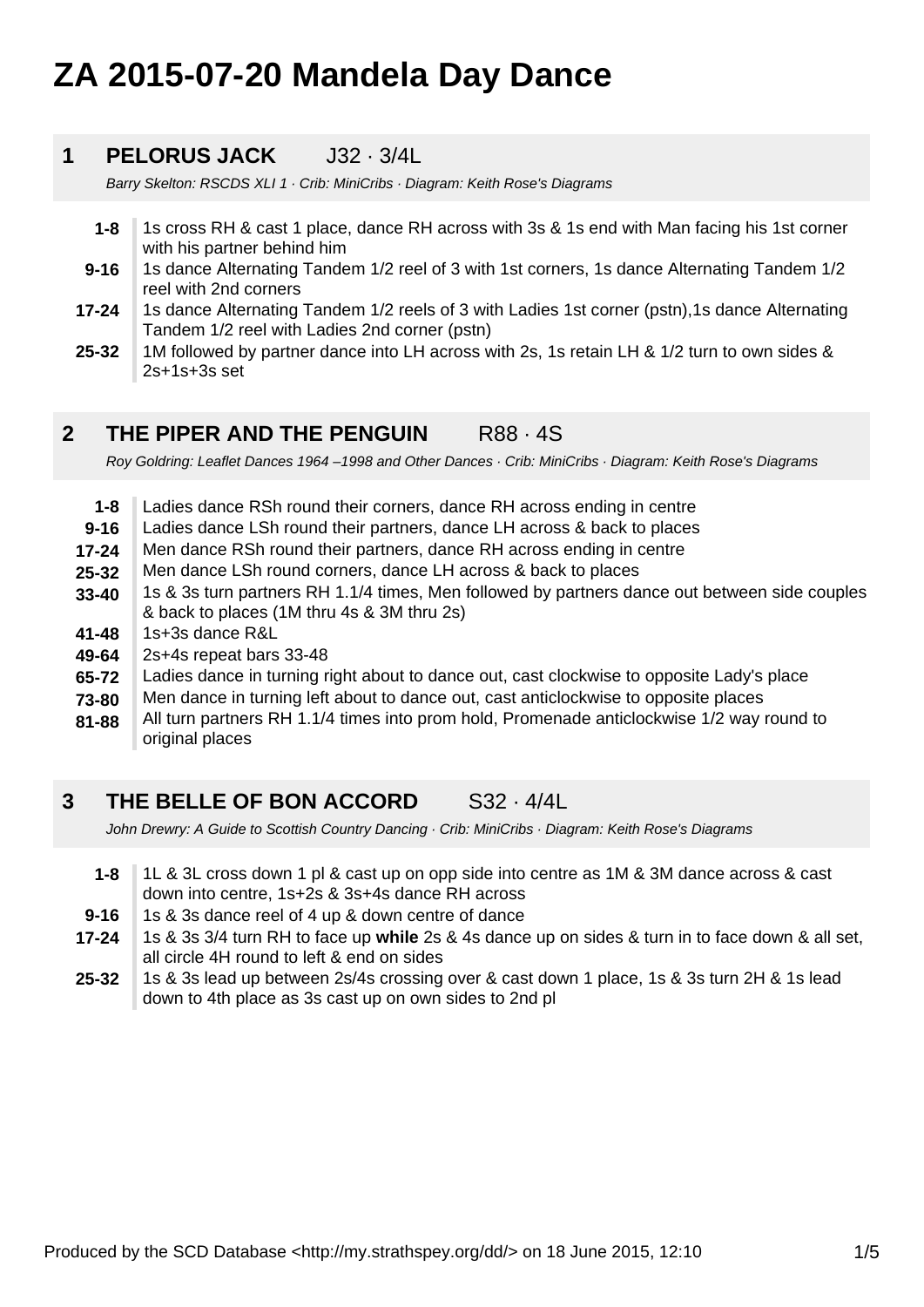## **4 J. B. MILNE** R32 · 3/4L

Hugh Foss: A Guide to Scottish Country Dancing · Crib: MiniCribs · Diagram: Keith Rose's Diagrams

- **1-8** 1M+2L set advancing & turn RH, 1L+2M set advancing & turn RH
- **9-16** 1s set to each other & turn 2H, cast to 2nd place & Petronella turn to Lady between 2s & Man between 3s
- **17-24** 1s set & 3/4 turn RH **while** 2s+3s change places RH on sides & set, 1s repeat but 2s & 3s cross RH & set
- **25-32** 1s set & change places RH **while** 2s+3s change places RH on sides & set, 1s cast round corner to 2nd pl own sides as 2s+3s cross RH & all set

#### **5 GOTHENBURG'S WELCOME** J32 · 3/4L

Bobby Munro: RSCDS XXXVII 3 · Crib: MiniCribs · Diagram: Keith Rose's Diagrams

- **1-4** 1s cast 1 place & set advancing to 1st corner
- **5-16** 1s Dance to Each Corner & Set:

**5- 6** 1s change places with 1st corners passing RSh & 1st corners pass RSh with a 1/4 turn to right in centre to face 2nd corners (as 2nd corners set),

**7- 8** Original 1st crnrs change places with 2nd crnrs passing RSh & 2nd crnrs pass RSh with a 1/4 turn to right to face 1s in 3rd crnr (pstn) as 1s set

**9-10** Original 2nd corners change places with 1s passing RSh & 1s pass RSh with a 1/4 turn to right to face 2nd corner (pstn) as orig 1st corners set

**11-16** Repeat this Fig once more until 1s end in centre facing 3rd corner positions with 3s & 2s in 1st & 3rd places opposite sides

- **17-24** 1s dance 1/2 diagonal Reel of 4 with 3rd corner & 1/2 diagonal Reel with 4th corners
- **25-32** 1s dance RH hands across (L with 2s & M with 3s) & 2s+1s+3s turn RH

#### **6 POLHARROW BURN** R32 · 5/5L

Hugh Foss: Magazine Dances 2005-2009 · Crib: MiniCribs · Diagram: Keith Rose's Diagrams

- **1-8** 1s & 3s cross RH, cast 1 place & dance 1/2 Fig of 8 round couple above them
- **9-16** 1s & 3s turn RH then LH (long turns) to face 1st corners **while** 2s & 5s 1/2 turn RH & chase clockwise to other end of set
- **17-24** 1s & 3s dance 1/2 Reels of 4 with 1st corners then 2nd corners
- **25-32** 1s & 3s dance 1/2 Reel of 4 with 3rd corner, turn partner LH & cast down 1 place own sides. 2 4 1 5 3

#### **7 THE BYRON STRATHSPEY** S32 · 3/3L

John Drewry: Deeside Book Part 2 · Crib: MiniCribs · Diagram: Keith Rose's Diagrams

- **1-8** All petronella turn into the centre & set to partner, turn 2H 1.1/4 times back to places
- **9-16** 1s+2L & 3s+2M dance RH across, 2s pass RSh & dance LH across with other couple
- **17-24** 2s in prom hold dance reel of 3 with 1s passing 1L RSh, end 2s in centre at top
- **25-32** 2s+1s+3s dance Allemande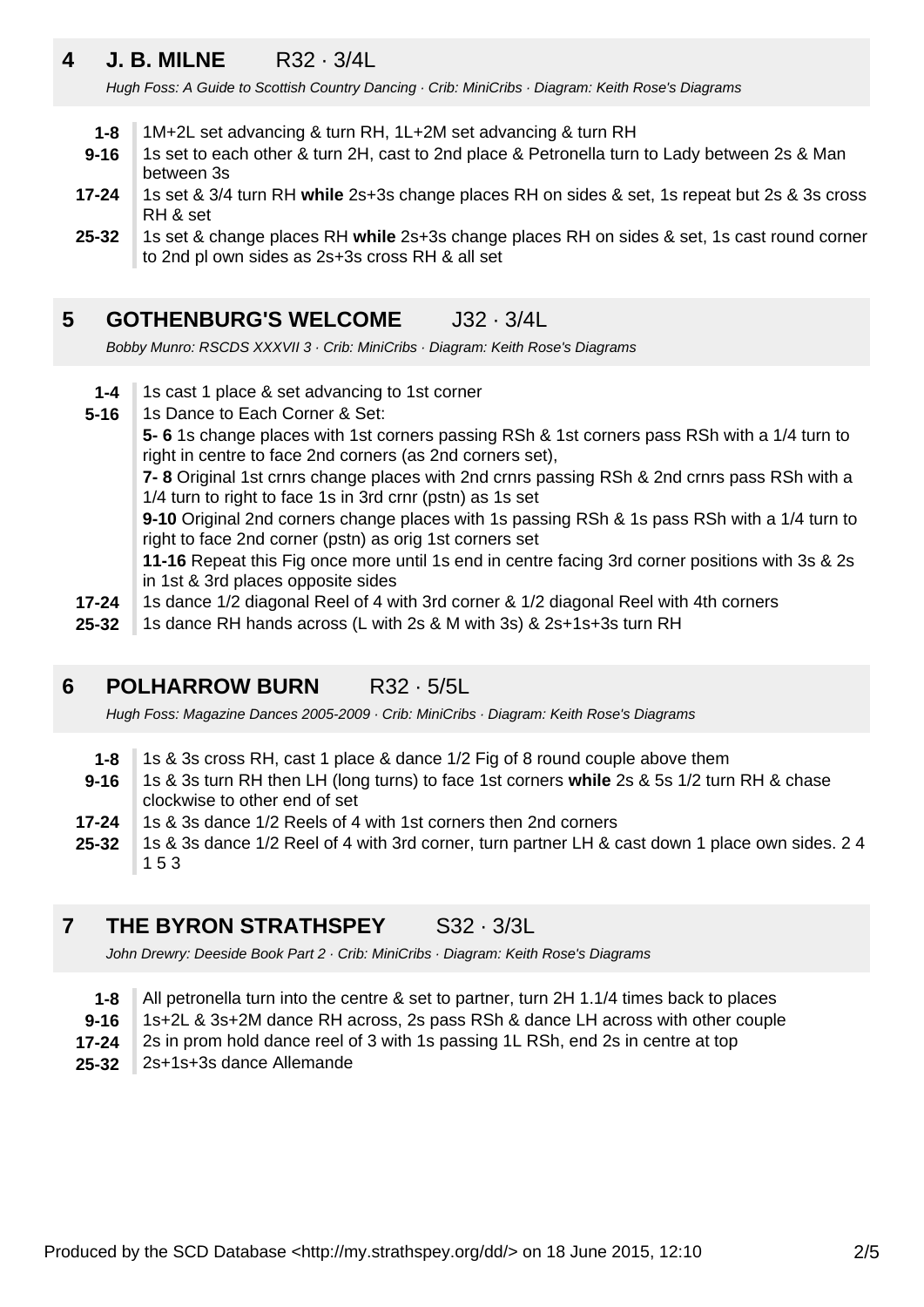## **8 BEST SET IN THE HALL** J32 · 3/4L

Helen Greenwood: RSCDS XLVI 7 · Crib: MiniCribs · Diagram: Keith Rose's Diagrams

- **1-8** 1s set & 1L followed by partner casts below 3s, 1L crosses & casts up to face her 1st corner **while** 1M dances up the middle to face 1st corner
- **9-12** 1s set to 1st corners & dance RSh round each other into 3rd corner (pstn) **while** 1st corners dance in & turn right about to face their original position
- **13-16** 1s+1st crnr person set & 1st crnr persons dance RSh round each other into diag opp crnrs **while** 1s dance in & pivot to right to face 2nd crnrs
- **17-24** 1s repeat bars 9-16 with 2nd corners & end passing RSh to 2nd place opposite sides. (3)(1)(2)
- **25-32** 2s+1s+3s chase clockwise 1/2 way & turn partners RH

### **REFRESHMENT BREAK**

**9 THE WILD GEESE** J32 · 3/4L

RSCDS XXIV 3 · Crib: MiniCribs · Diagram: Keith Rose's Diagrams

- **1-8** 1s+3s set advancing & Bal-in-Line, turn partners RH & 1s cast to 3rd place **while** 3s lead up to 1st place
- **9-16** 3s+1s set advancing & Bal-in-Line, turn partners RH & 3s cast to 3rd place **while** 1s lead up to 1st place
- **17-24** 1s lead down & back to 2nd place
- **25-32** 2s+1s dance R&L

#### **10 UNDER AFRICAN SKIES** R32 · 3/4L

Roy Goldring: Many Happy Hours - Pretoria 35th · Crib: MiniCribs

- **1-4** 1M+3L Adv to centre & set turning right about to face partner
- **5-8** 1M & 3L 1/2 turn partner RH retaining hold & Bal-in-line in diagonal lines of 3 (1s with 2M, 3s with 2L)
- **9-16** 1s+2M & 3s+2L dance parallel reels of 3 (1s & 3s giving Rsh to partner to start
- **17-24** 1M & 3L (followed by partner) chase clockwise to 3rd/1st places & all turn RH into Allemande hold. 3 2 1
- **25-32** 3s+2s+1s dance Allemande but on bars 31/32 1s cast to 2nd place as 2s dance up to 1st place). 2 1 3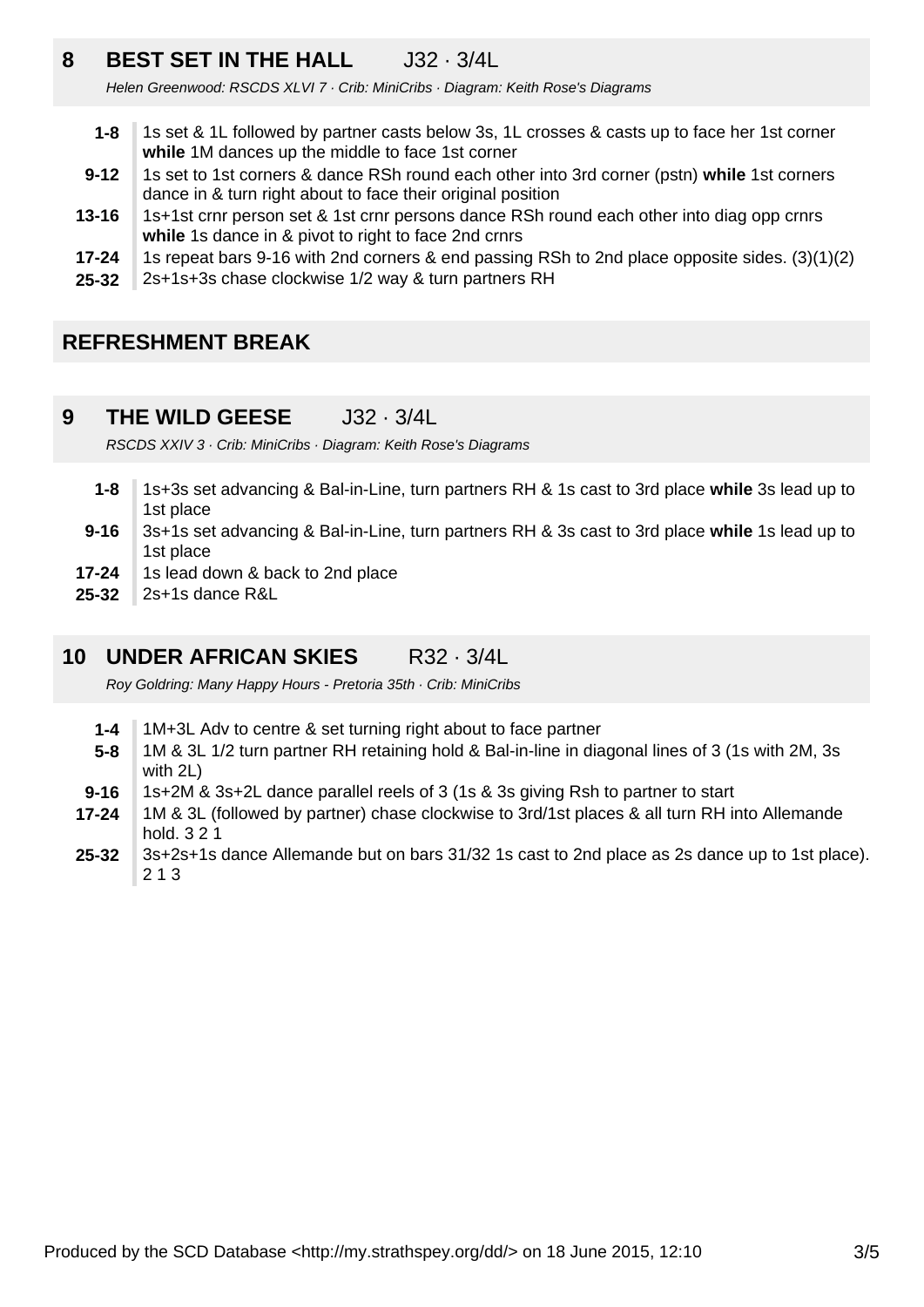### **11 THE DREAM CATCHER** S96 · 4S

Eileen Orr: RSCDS XLV 9 · Crib: MiniCribs · Diagram: Keith Rose's Diagrams

- **1-8** All circle 8H round & back
- **9-16** 1s+3s dance the Swirl: Turn partner RH into Allemande hold & dance LSh round other couple 1/2 way, dance LH across & swirl to face side couples (BtoB with ptnr & Lady facing Man)
- **17-24** All dance reels of 4 across
- **25-32** All set & dancing couples dance out between side couples, cross & cast to change places RH with partner back into places
- **33-40** All set & advance with partners, retire diagonally with corners & set
- **41-48** 1L+4M dance R&L with 3L+2M (on diagonal)
- **49-56** 1M+2L dance R&L with 3M+4L (other diagonal)
- **57-64** All set with corners, Adv+Ret with partners & set
- **65-88** 2s & 4s repeat bars 9-32
- **89-96** All circle 8H round & back

### **12 7TH WONDER** R32 · 3/3L

Andrew Hodgson: Forty Years On - Pretoria Branch · Crib: MiniCribs

- **1-8** 1s cross & cast then dance ½ Fig of 8 round 2s
- **9-16** 1s dance Pass+Turn with 1st corners & pass RSh to face 2nd corners, Pass+Turn with 2nd corners ending in 2nd place own sides
- **17-24** 2s+1s+3s dance chase ½ way clockwise then turn partners RH 1½ times
- **25-32** 1s+2s Set+Link, 3s+2s Set+Link

#### **13 THE RAVEN'S DANCE** J32 · 3/4L

Derek Haynes: Carnforth Collection of SC Dances 5 · Crib: MiniCribs · Diagram: Keith Rose's Diagrams

- **1-8** 1s+2s dance double Fig of 8 (1s cross down & 2s out & up to start)
- **9-16** 1s cross down to dance reflection reels of 3 on opposite sides & end facing down (Lady on Mans right)
- **17-24** 1s (Lady leading) dance an Alternating Tandem RSh reel of 3 across with 2s (RSh to 2M) & end in centre facing down
- **25-32** 1s dance down between 3s, cast up 1 place (opp sides), lead up between 2s, cross & cast to 2nd place own sides